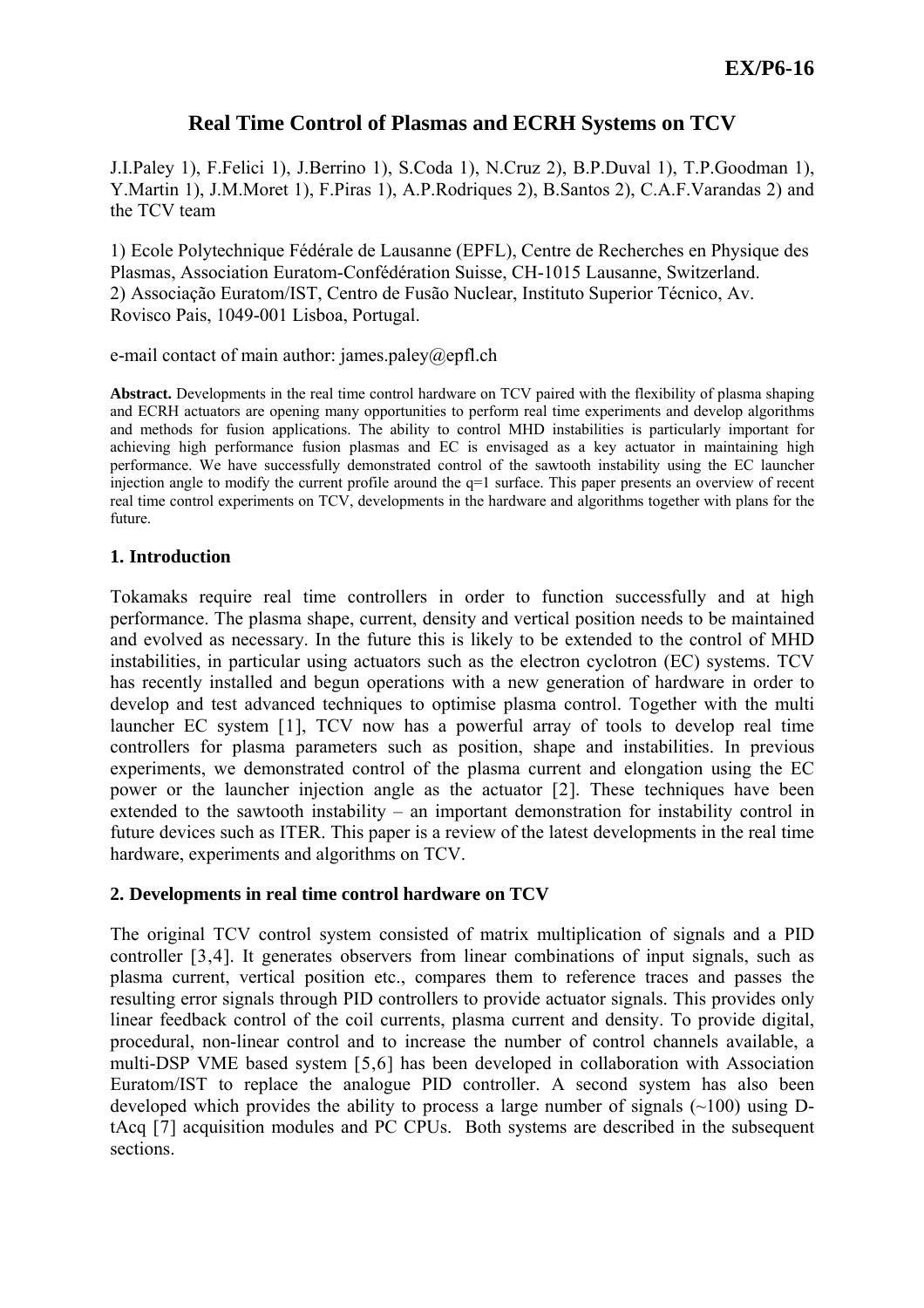### **2.1. DSP-based controller**

Due to the wide variety of plasma shapes that can be obtained in TCV (eg elongations of up to 2.8), unique constraints are placed on the vertical instability controller, which operates on coils inside the vessel: it must be able to run with clock rates (ADC acquisition to DAC update)  $\sim$ 100kHz. Control of the external coils (for shape and position) requires a clock rate of 9-12kHz. To meet these specifications, a multi-DSP VME based system was developed. This system consists of several VME cards, each with four Texas Instruments digital signal processors (DSP) and four analogue inputs and outputs. The cards can be combined through a private communication bus to share data at a rate of up to 50 kHz in order to control the shaping coil currents. Also, each VME card may operate as a separate, independent system at up to  $\sim$ 200 kHz, one of which is used to drive the internal vertical field coils. The system has been used in initial tests to control TCV plasma discharges, using algorithms which simply replicate the analogue PID controller. More advanced algorithms are now being developed which include improving the performance of the vertical position control.

## **2.2. PC-based, multi-channel controller**

The DSP-based system is limited to  $\sim$ 30 input and output channels, the majority of which are used to control the coil currents. There are many tokamak diagnostics which generate a large array of analogue signals; for example the soft x-ray diagnostics on TCV provide over 200 signals to cover the soft x-ray emission from the whole vacuum vessel. To run, for example, tomographic inversions of the soft x-ray data or real time equilibrium reconstructions hundreds of analogue input channels are required. Many of these diagnostics at TCV use the D-tAcq 196 Compact-PCI (C-PCI) acquisition modules to acquire up to 96 differential channels of 16bit data per card and store data for post-shot analysis. The cards can be combined in a C-PCI crate to provide acquisition of hundreds of channels. These modules also have the capability to send acquired data to the memory of a host PC in real time (within a few microseconds of a request). The PC can either be embedded on a C-PCI board and slotted into the C-PCI crate master socket or an external desktop PC containing the latest Intel CPUs connected to the crate via a C-PCI bus extender module. The C-PCI PC modules tend to use laptop-class CPUs that have less computational power available for the real time calculation, but have the advantage of reduced latency times to obtain the acquired data in memory and therefore have the fastest potential clock rates. There are 16 16bit analogue outputs on a 'rear transit module' connected to each D-tAcq card. The fastest possible clock rate is 100kHz, using 96 ADC channels and 16 DAC channels. However, the time from ADC acquisition to DAC update is longer due to the latency required to transfer the data from PC memory to the DAC (a few μs). Of course faster clocking rates allow less computational time to run algorithms. Using multiple D-tAcq cards to increase the number of channels reduces the maximum possible clocking rate.

Linux is used as the real time PC operating system. The provided D-tAcq drivers suspend all the interrupts to the CPU during the real time process, guaranteeing the CPU availability. Data samples are transferred to/from the DAC/ADC and the host PC memory using Direct Memory Access (DMA). This dedicates the processor to the real time algorithm. We also use the Linux function mlockall() to prevent paging of the RT algorithm to the swap area.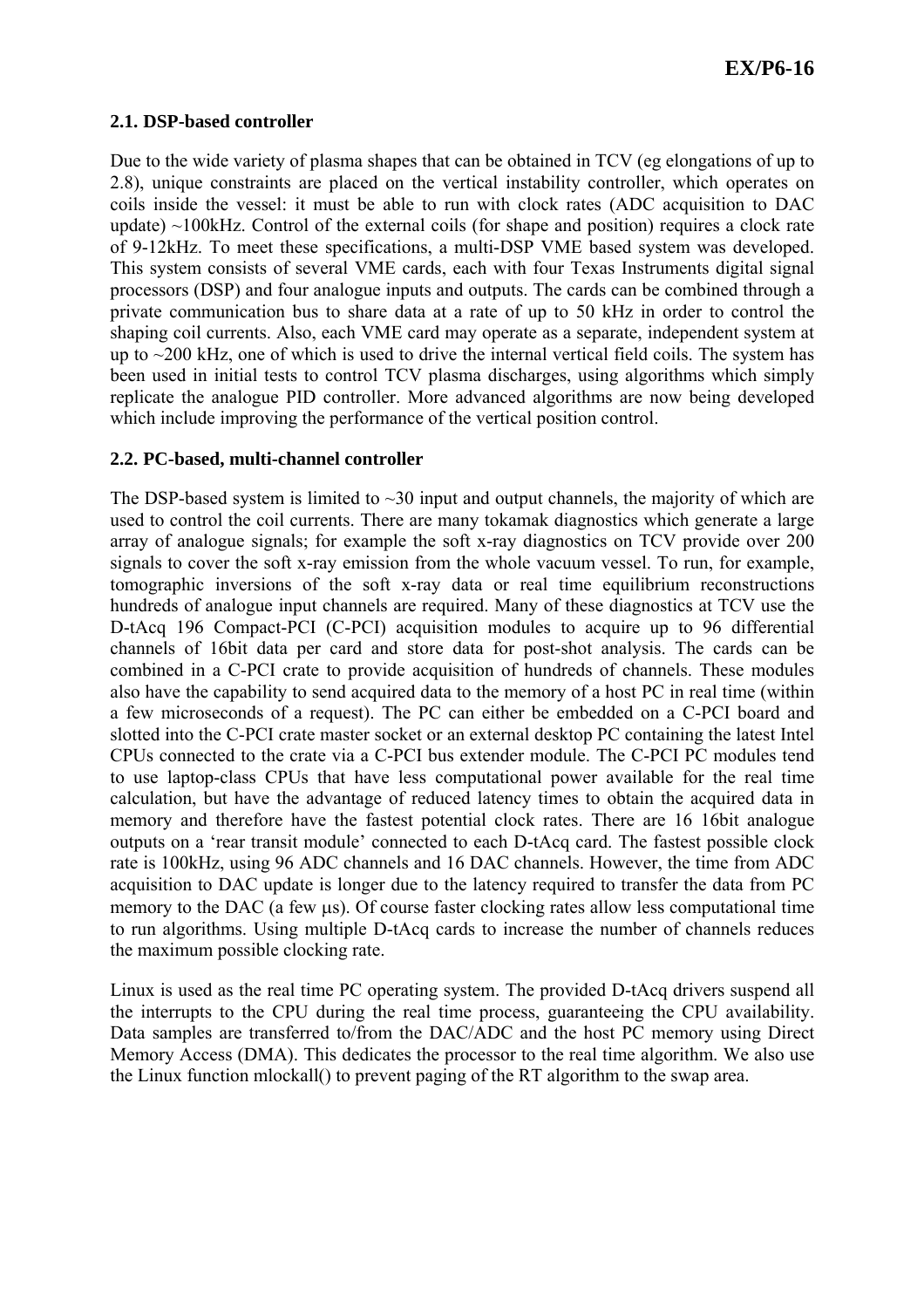

<span id="page-2-0"></span>*FIG. 1. Block diagram of the D-tAcq real time control system connected to the TCV EC system and DMPX soft x-ray diagnostic.* 

Simulink® and the real time workshop for embedded targets have been integrated with the DtAcq drivers to facilitate rapid development of algorithms that can then be tested in Simulink against models of the plasma response on a development and analysis PC. The real time workshop generates C code from the Simulink block diagrams and compiles the code using an Intel compiler for optimum performance (optimised to the specific CPU running the real time PC). The executable is then sent to the real time PC over the network where it can be tested for timing constraints (to ensure the algorithm is completed within each clocking period) before a live test. Several software channels are provided for post-shot debugging as well as timing information and the raw ADC data is stored to allow execution of the Simulink model with the actual acquired data for detailed analysis of the controller algorithms. A block diagram of the system is shown in [FIG. 1](#page-2-0).

Sawtooth control, profile control, real time equilibrium reconstruction, tomography and shape control are now all under development at TCV using this system.

# **2.3. The TCV EC system**

The extensive EC heating and current drive system on TCV, based on 9 0.5MW gyrotrons, has the capability of real time control. There are 7 EC launchers, each with independent, real time compatible control of the launcher mirror angle. In this paper we shall focus on the 6 gyrotron, 3-MW second-harmonic (X2) subsystem. Each cluster of 3 X2 gyrotrons has a separate power supply, over which we have control of the injected power for each cluster.

# **3. Real time control applications and algorithms**

A summary of the first tests using the DSP system to control the coil currents is provided in this section, together with the experiments to control the plasma current and elongation using EC power and launcher actuators. A description of the experiments to control the sawtooth instability in real time using the EC launchers follows, together with the peak in profile control.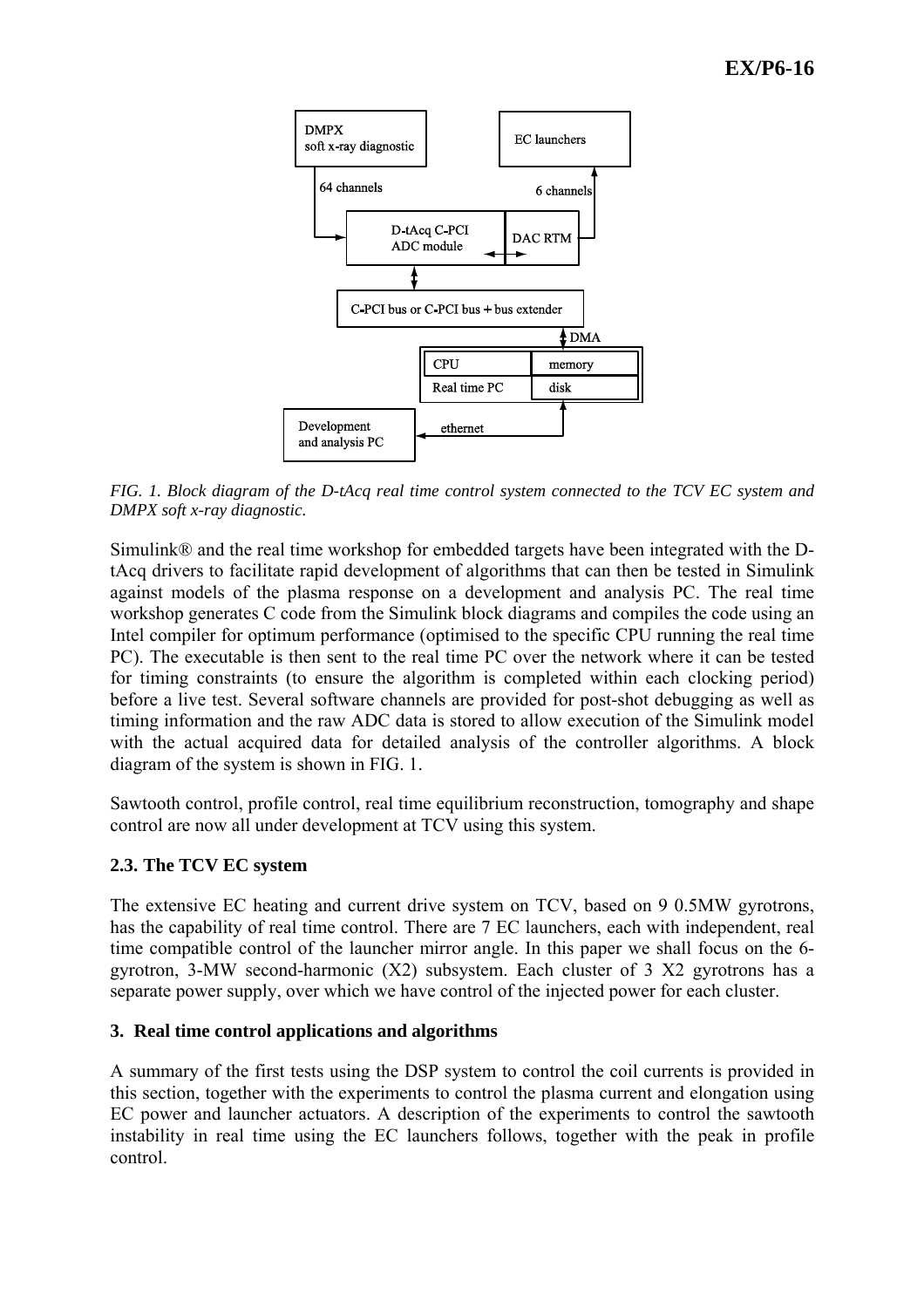## **3.1. Basic control of coil currents using digital PIDs**

The first application of the DSP based controller was to replicate the analogue PID system (which typically only incorporates P terms and 1 D term). To initialise this project, the PID terms loaded into the analogue system were converted into a transfer function, incorporating all the measured zeros and poles of the analogue circuitry, transformed into discrete time and the resulting coefficients loaded into a digital IIR filter algorithm running in each DSP. The system was able to replicate the analogue PID controller and successfully evolve the coil currents and plasma density though a plasma discharge. Efforts are now underway to optimise this system and develop advanced control algorithms.

## **3.2. Real time plasma current and elongation control using EC actuators**

Real time control of the plasma current using EC power was demonstrated in a fully noninductive scenario, where the plasma current is driven entirely by ECCD [[8](#page-7-1),[9](#page-7-1)]. The plasma current observer was rewired to generate a control signal for the gyrotron power supplies (instead of only the Ohmic coil), using the analogue PID controller (P and I terms only). The resulting controller successfully tracked step changes in the plasma current reference signals [[2\]](#page-0-0).

In a constant magnetic quadrupole shaping field, varying the plasma current profile leads to a change in the plasma elongation [[10](#page-7-1)]. By heating off-axis with the ECRH system, the current profile is broadened (by decreasing the resistivity  $-$  ECCD has low efficiency off-axis) leading to an elongation of the plasma. A flux observer was used to estimate the real time elongation [[11](#page-7-1)], generate an elongation error signal and actuate the ECRH power to control the elongation.

Where the ECRH beam is deposited above (or below) the plasma midplane and as the plasma elongates, the ECRH deposition becomes more centralised. To maintain the deposition at constant ρ, the ECRH mirror launcher angles were controlled in real time. The required mirror angle to maintain the deposition at constant ρ was assumed to be linearly related to the plasma elongation (where the linear relation was deduced from previous plasma discharges by calculating the deposition rho using ray tracing codes.) and programmed using only the P term of the controller. This was a successful demonstration of launcher tracking techniques which will be required for future MHD instability control.

#### **3.3. Real time feedback control of the sawtooth instability**

One application of the D-tAcq real time system is to control the sawtooth instability using EC actuators. The sawtooth instability occurs in the plasma core when the plasma current is large enough for a q=1 surface to exist within the plasma. It is a periodic relaxation of the core plasma pressure which is seen in traces of core soft x-ray emission as a slow increase in radiative emission followed by a rapid crash. For large sawteeth, i.e. when the period is very long, the instability may induce a secondary instability, known as a neoclassical tearing modes (NTM) which degrade the plasma confinement and may also cause a disruption  $-\overline{a}$ rapid termination of the plasma discharge [[12](#page-7-1),[13](#page-7-1)]. Sawteeth are also known to remove impurities from the plasma core, which is important for burning plasmas as a build-up of the helium ash may occur in the core, reducing the core reaction rate. For these reasons, it may be necessary to have some control over the sawtooth instability.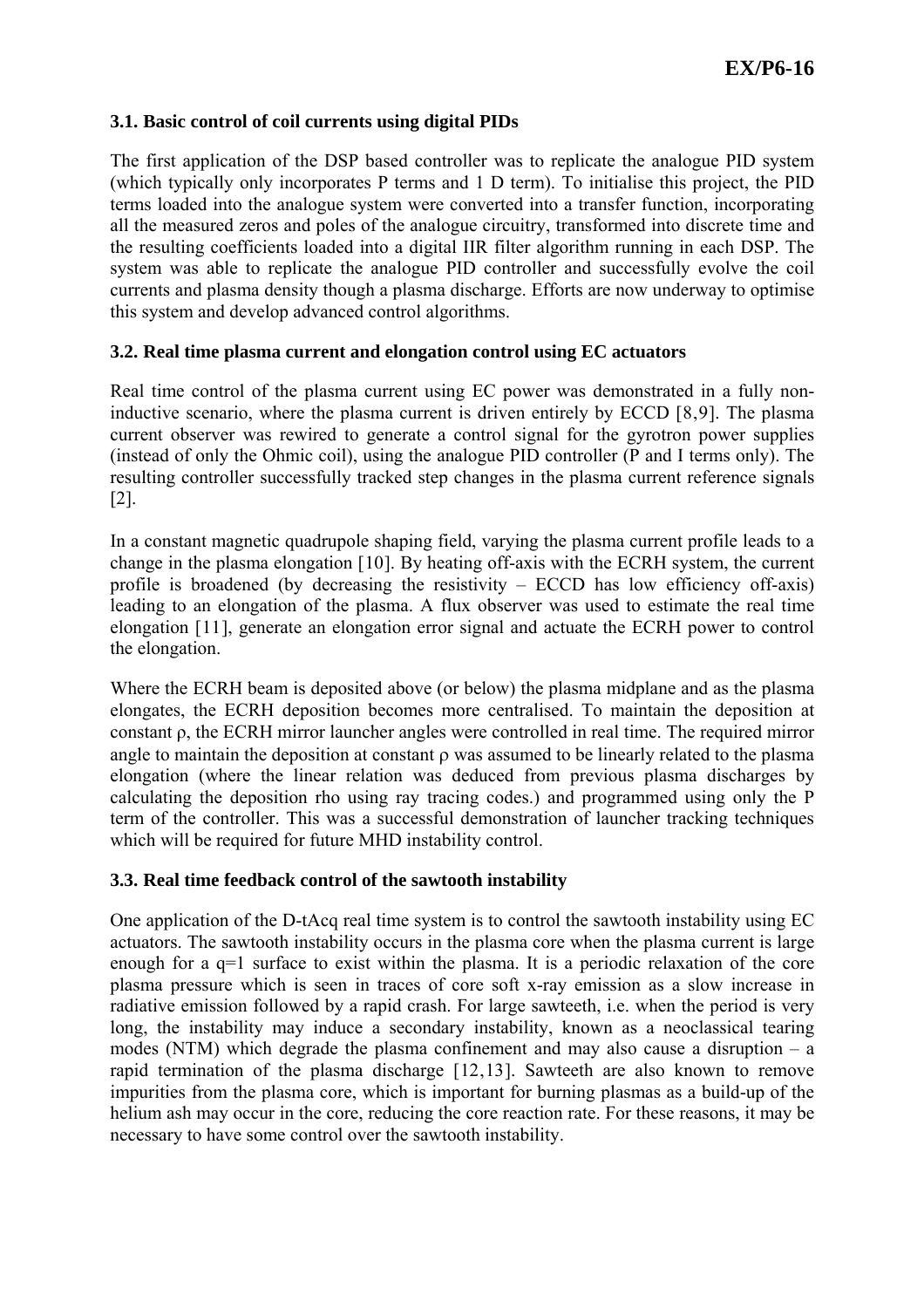By driving current in the region of the q=1 surface, sawteeth may be destabilised/stabilised as necessary [[14](#page-7-1)]. ECRH is a highly localised heating system that can modify the local resistivity and thus the local current profile. ECCD can also be used to directly inject local current. We therefore have available an actuator to modify the sawtooth period [[15](#page-7-1)]. To calculate the sawtooth period, a sawtooth crash detection algorithm was developed using signals from a multi-chord soft x-ray diagnostic (DMPX). The extracted sawtooth period is subtracted from a target period reference signal to provide a controller error signal.

The plasma response to the launcher angle is non-linear. In a small angular range, the sawtooth response varies rapidly in response to small mirror movements whereas outside this region, there is practically no response [[16](#page-7-1)]. This means the effective controller gain should be large when outside this region and small within. In order to build such controller, it is necessary to have a model of the plasma response on which to test the control algorithm. A model of the sawtooth period response was developed using launcher feedforward sweeps across the  $q = 1$  surface in both directions (see [FIG. 2\)](#page-4-0) to generate a 2D lookup table of the sawtooth periods for the Simulink simulations of the controller. Both directions are necessary to account for hysteresis in the direction of the mirror sweep [[17](#page-7-1)]: sweeping from the core to edge results in a hotter plasma core and a more peaked current profile whereas in the other direction the current profile is flatter. The  $q = 1$  surface shifts in each case, due to the change in temperature profile of the plasma and the associated redistribution of plasma current. This shift was taken into account using the second column of the lookup table, taken to be the average position of the mirror over the previous 0.5s in time. A density dependence is also present: in these shots the density tends to increase throughout the EC phase, reducing the peak in the sawtooth period.



<span id="page-4-0"></span>*FIG. 2. Feedforward launcher mirror sweeps in the vicinity of the q = 1 surface for pulse 35807. The launcher is swept 3 times. The first sweep starts with EC deposition inside the q=1 surface, towards the plasma core and the launcher angle is reduced until the deposition is outside this surface (the solid blue curve). The 2nd sweep returns the deposition towards the plasma core (dash-dot red curve) and finally the 3rd sweep terminates outside the q=1 surface (dashed black curve). The shift in the peak of the sawtooth period demonstrates hysteresis in the sweep due to a redistribution of plasma current.*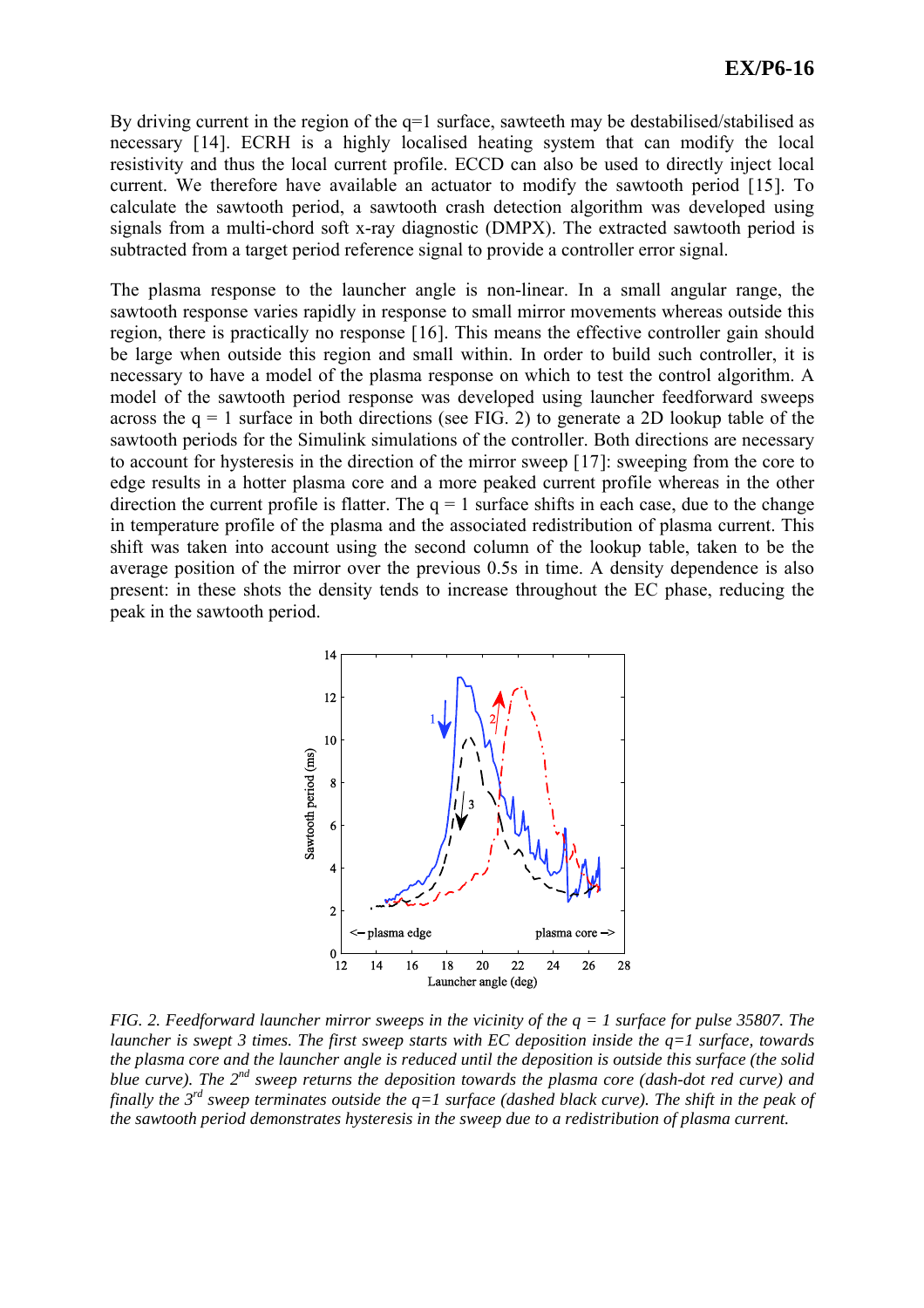

<span id="page-5-0"></span>*FIG. 3. Real time, closed loop control of the sawtooth period for shot 35833. The target sawtooth period reference signal was initially 3ms, with a step to 8.5ms at 0.75s. The controller moves the launcher to successfully obtain and track the target. Also shown is the post shot calculation of the deposition in rho of the EC beam.*

[FIG. 3](#page-5-0) shows a demonstration of the sawtooth control. An initial target sawtooth period reference of 3ms is set and is followed by a step increase to 8.5ms. At the start of the controlled phase, there is an initial launcher motion to smaller angle as the sawtooth period is  $>3$ ms. At the step, the controller rapidly moves the launcher towards the  $q=1$  surface, but there is little response until the launcher angle is ~20deg, as expected from [FIG. 2](#page-4-0). As the observed sawtooth period starts to increase, the controller gain is reduced and the mirror moves more slowly as it tracks the 8.5ms reference successfully.

Work is now underway to develop more advanced control algorithms which may use multiple diagnostics to provide, for example, a priori knowledge on the location of the q=1 surface. A method of maximising the sawtooth period will also be investigated.

#### **3.4. Real time profile control**

As a first step towards multi-actuator profile control, a simplified peak-in-profile controller was designed and tested. This used the 64 soft x-ray channels from the DMPX diagnostic and the D-tAcq real time system to track the X-ray emission profile peak. The real-time algorithm determines the maximum of a spline fit to the emission profile. This value is compared to a pre-set target reference value with the resulting error fed to a PI controller and the output to the EC launcher. If the peak value is too high, the controller moves the launcher for more offaxis deposition, while if the peak value is too low, the launcher is oriented to heat more centrally. A preliminary version of the algorithm was successful at tracking a step reference with only small steady-state error [\(FIG. 4](#page-6-0)). In a separate experiment, a disturbance was artificially introduced by reducing the gyrotron power. The controller successfully compensated for the decrease in X-ray profile peak by moving the launcher towards the centre. Future experiments will demonstrate control of both the profile peak and shape, using not only the ECRH launcher angles but also the ECRH power.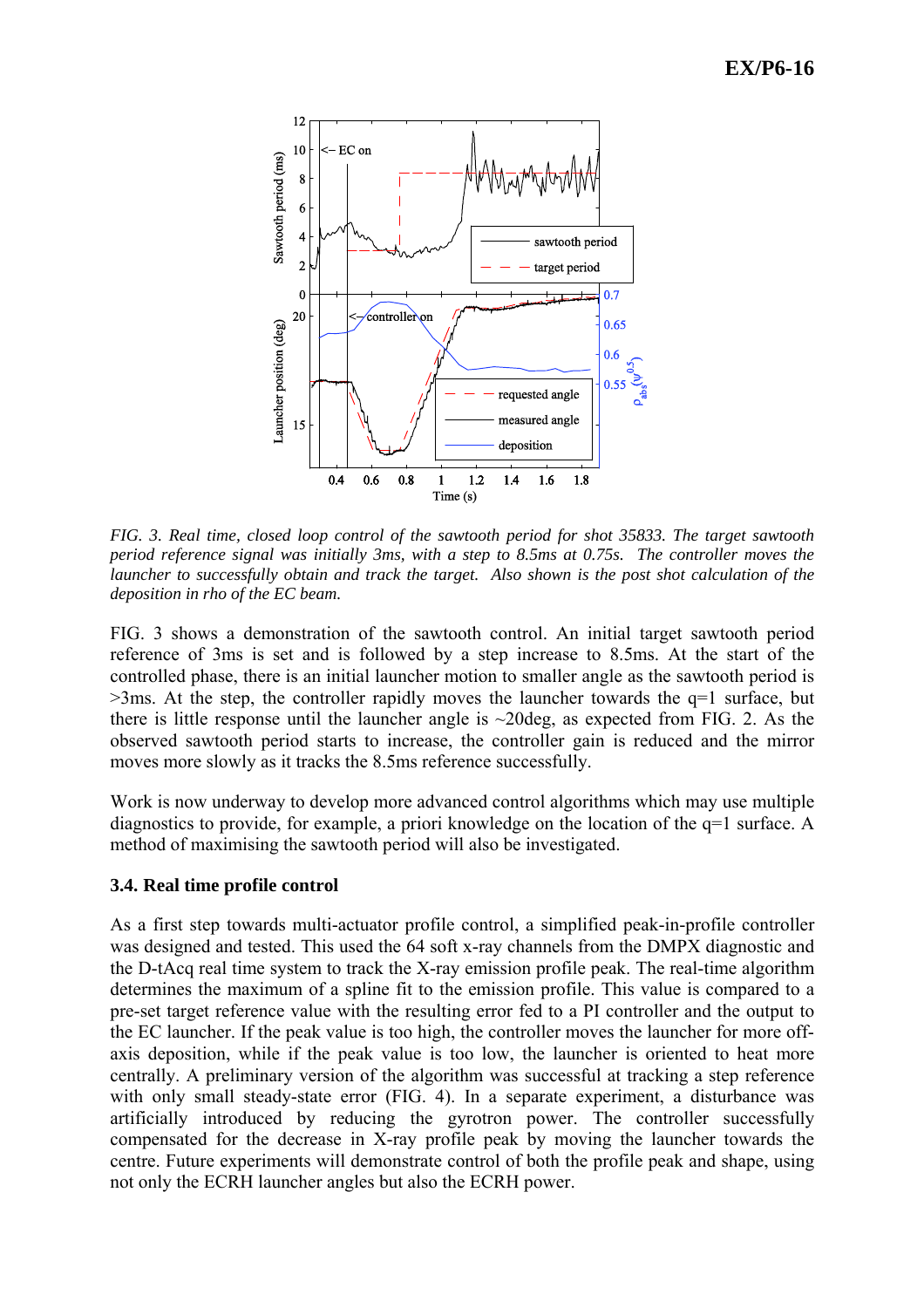

<span id="page-6-0"></span>*FIG. 4. Real time peak-in-profile control for pulse 35857. The soft x-ray profile is fit with a spline in real time and the peak is compared to the target. At the step increase, the controller requested a smaller angle such that the ECRH deposition becomes more centralised and the soft x-ray emission increases.* 

# **3.5. Diagnostic Triggering**

As well as control applications, there are also interesting diagnostics applications for the real time hardware. For example, we have used the D-tAcq real time system to detect the sawtooth crash and generate a trigger signal for a charge exchange recombination spectrometer on TCV. In this way we were able to resolve the evolution of the toroidal plasma rotation during the sawtooth ramp [[18](#page-7-1)], the results of which will be reported upon shortly. Clearly, this is the first of many other diagnostic synchronisation possibilities.

# **4. Summary**

EC is a powerful tool for real time control of instabilities. Recent experiments on TCV have provided several demonstrations of real time control using the EC power and launchers.

Coupled with the new control developments on TCV, there are numerous possibilities to test advanced philosophies and algorithms in preparation for ITER and beyond. It is envisaged that EC will be used to control instabilities such as NTMs and sawteeth, by adjusting the launcher mirror angle and EC power. We have used the EC launchers in real time control loops for elongation control and successfully demonstrated control of the sawtooth instability

Further algorithms and applications being developed include NTM, shape, ITB, disruption and temperature control. It is planned to fully integrate the TCV EC system into the central control scheme to allow simultaneous control of both shape and internal plasma properties during a TCV discharge.